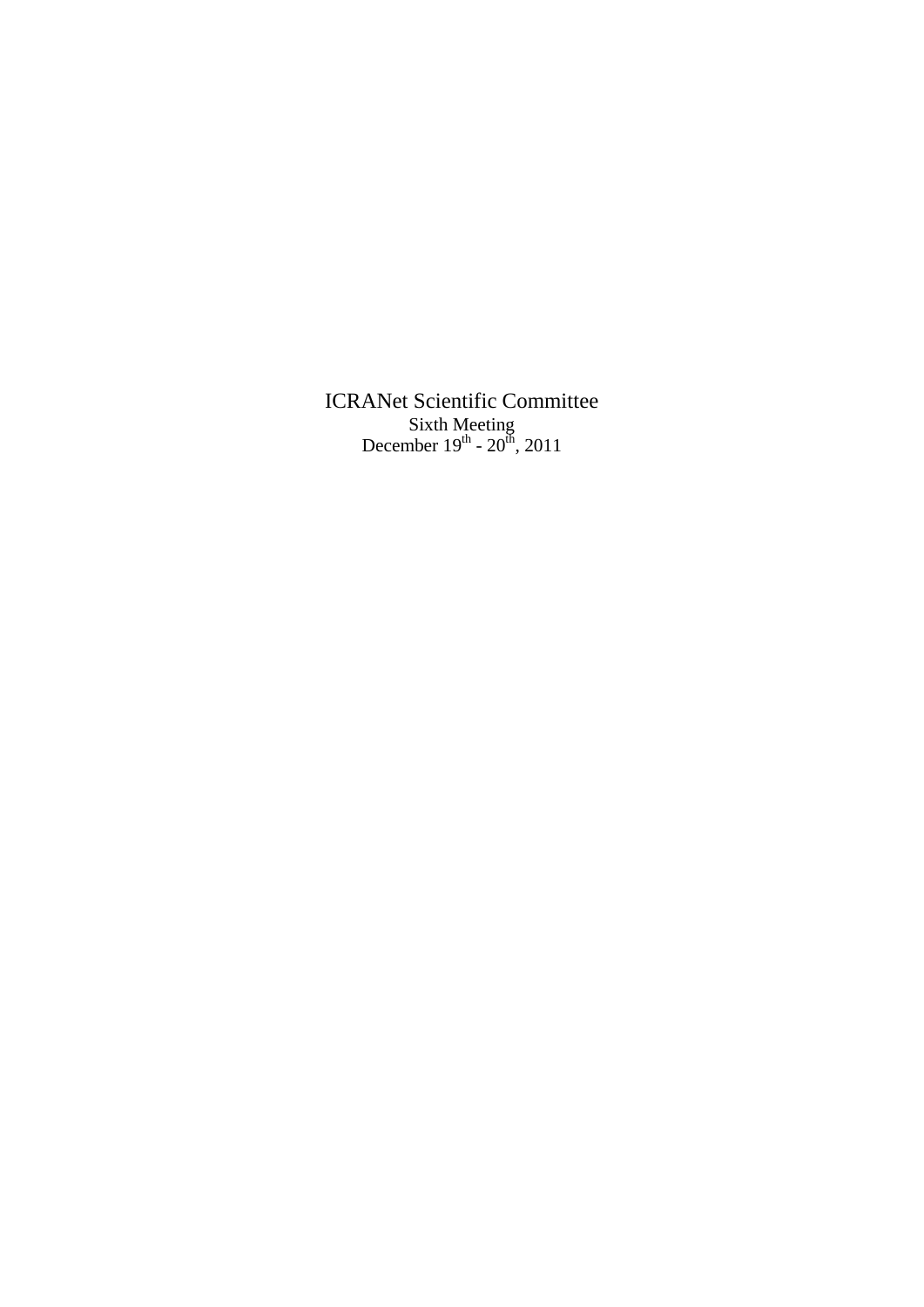The meeting starts at  $9:00$  am of the  $19<sup>th</sup>$  of December 2011 in the AUI Headquarter in Washington, DC (USA). The following members are present:

Carlo Luciano Bianco (Representative of ICRA) João Braga (Representative of Brazil) Riccardo Giacconi (Representative of Italy, Chairman) Robert Jantzen with proxy by Gabriele Gionti (Representative of the Vatican State) John Mester (Representative of Stanford University, Co-Chairman) Remo Ruffini (Director of ICRANet)

Also in attendance: Federica Di Berardino (Head of ICRANet Secretariat)

The meeting is chaired by Prof. Riccardo Giacconi and the minutes are taken by the Director.

The Director presents the three volumes of his report to the Committee.

The presentation of the report by the Director starts at 9am. The Director specifically illustrates:

- the status of the Staff, visiting scientists and graduate students at the Pescara Center;
- the Major role that Brazil is acquiring in the ICRANet activities; as examples, he illustrates three major points: a) the constitution of the ICRANet Faculty in Brazil, b) the creation of the Brazilian Science Data Center (BSDC), and c) the Cesare Lattes program for exchange of Scientists;
- the completion of restructuring of the ICRANet seat in Nice: Villa Ratti;
- the teaching activities held in March in Pescara, in April and in October in Les Houches, in May, June and September in Nice, in September in Ferrara, as well as the 12<sup>th</sup> Italian-Korean Symposium held in Pescara in July and the 3<sup>rd</sup> Galileo Xu-GuangQi meeting held in Beijing in October;
- the new and pre-existent Agreements with the BSU (Belarusian State University) in Minsk, the CBPF (Centro Brasileiro de Pesquisas Físicas, Brazilian Center for Physics Research) in Brazil, the Ceará State in Brazil, the ENEA ( Italian National Agency for New Technologies, Energy and Sustainable Economic Development), the GARR (Italian Network for University and Research) in Italy, the ICTP (Abdus Salam International Center for Theoretical Physics), the IHEP (Institute for High Energy Physics, China), the INFN (National Institute of Nuclear Physics), the ITA (Instituto Tecnológico de Aeronáutica, Technological Institute of Aeronautics, Brazil) the LeCosPa in Taiwan, the NAS RA (National Academy of Science of the Republic of Armenia), the University of Nice-Sophia Antipolis, the Pescara University "D'Annunzio" in Italy, the University of Rome "Sapienza", the State University of Rio de Janeiro (Universidade do Estado do Rio de Janeiro, UERJ);
- the large number of Students and the growth of the International Relativistic Astrophysics PhD Program (IRAP PhD), promoted by ICRANet with the academic support of the University of Rome "Sapienza", the University of Ferrara, the University of Nice Sophia-Antipolis, the Freie Universitaet of Berlin, the University of Savoy, the Institut des Hautes Etudes Scientifiques, the Observatoire de la Côte d'Azur and the recently three adjoint Institutes: the Tartu Observatory, the Albert Einstein Institute in Potsdam and the University of Stockholm;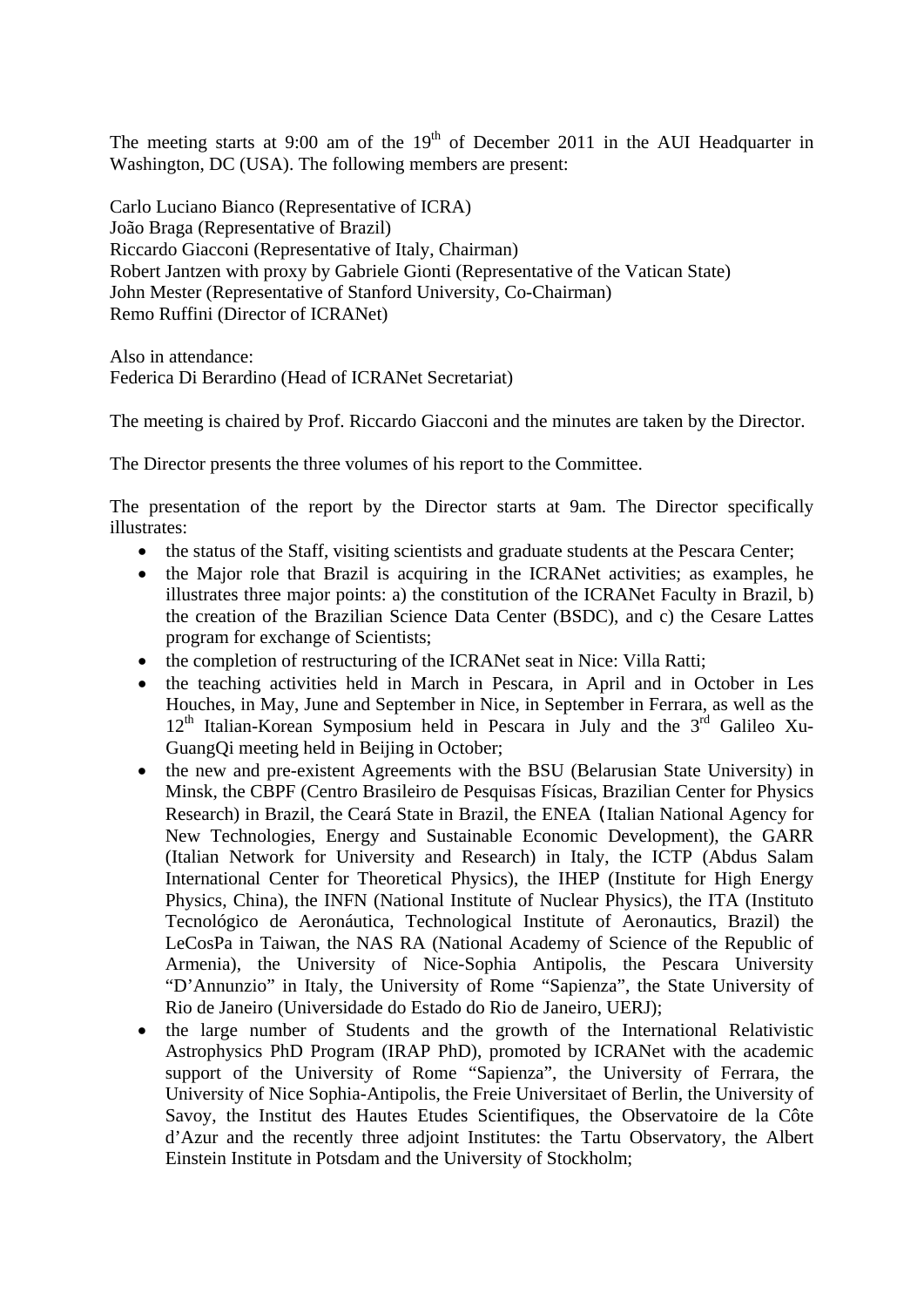- that the IRAP PhD has grown and obtained the official recognition of the Erasmus Mundus program of the European Commission and has seen the registration of nineteen additional students within this new framework. In this new extended activity it has been involved also the Indian Center for Space Physics (India) and the Shanghai Astronomical Observatory (China);
- the project for the ICRANet Center at the Casino de Urca in Rio de Janeiro (Brazil).

The scientific activities of ICRANet have been presented on selected topics:

J.A. Rueda *From Nuclei to Compact Stars*

R Negreiros *The first glimpse of young Neutron Stars*

C.L. Bianco *Gamma-Ray Bursts*

L. Izzo *Introducing the proto-Black Hole*

M. Muccino *Genuine short GRBs*

V. Belinski *Exact Solutions of Einstein and Einstein-Maxwell equations*

J. Einasto *Report of the activity of the Tartu cosmology group in 2011*

S. Filippi-C. Cherubini *Interdisciplinary theoretical physics*

D. Bini *Symmetries in General Relativity*

G. Vereshchagin *Annual report from the Theoretical Astroparticle Physics group*

A. Benedetti *Creation and evolution of the pair plasma in strong electric field*

I Siutsou *Research activity report*

D. Begue *Relativistic hydrodynamics applied to the study of the photosphere of GRBs: a numerical approach*

S.S. Xue  $e^+e^-$  pairs production and evolution in gravitational collapses

F. Aharonian *Activity report 2011*

P. Giommi *On the establishment of a Brazilian Science Data Center (BSDC)*

A. Baranov *Pair instability supernovae*

P. Chardonnet *Report on the Erasmus Mundus IRAP PhD program*

The Committee:

- thanks the Director for his presentation and congratulates him for the clear scientific success and achievements of ICRANet accomplished under his leadership;
- recognizes the ample expansion of topics of Scientific Research at the highest international levels and the many results obtained; particularly important are the developments in the traditional fields of research, such as the Physics and Astrophysics of Neutron Stars and Black Holes, as well as the mathematical foundations of the Solutions of Einstein-Maxwell Equations;
- records as well a new promising opening of scientific interests in the field of high redshift cosmology and the large scale structure of the Universe; equally important is the progress toward field theories in extreme relativistic conditions made possible by the confrontation with data from X and Gamma ray satellites and Earth-based observatories in all wavelengths from the optical to the UHE gamma rays;
- recognizes the contributions of the Governments of Armenia, Brazil, Italy and Vatican State, as well as from Stanford University, the University of Arizona at Tucson, and ICRA for the creation of ICRANet as an international organization, operating in one of the most advanced fields of research, and is also grateful to the Italian government for granting the extraterritorial Status to the Seat in Pescara;
- witnesses the widening of scientific interest made possible by the geographical expansion of the ICRANet activities in Armenia, Brazil, China, France; it welcomes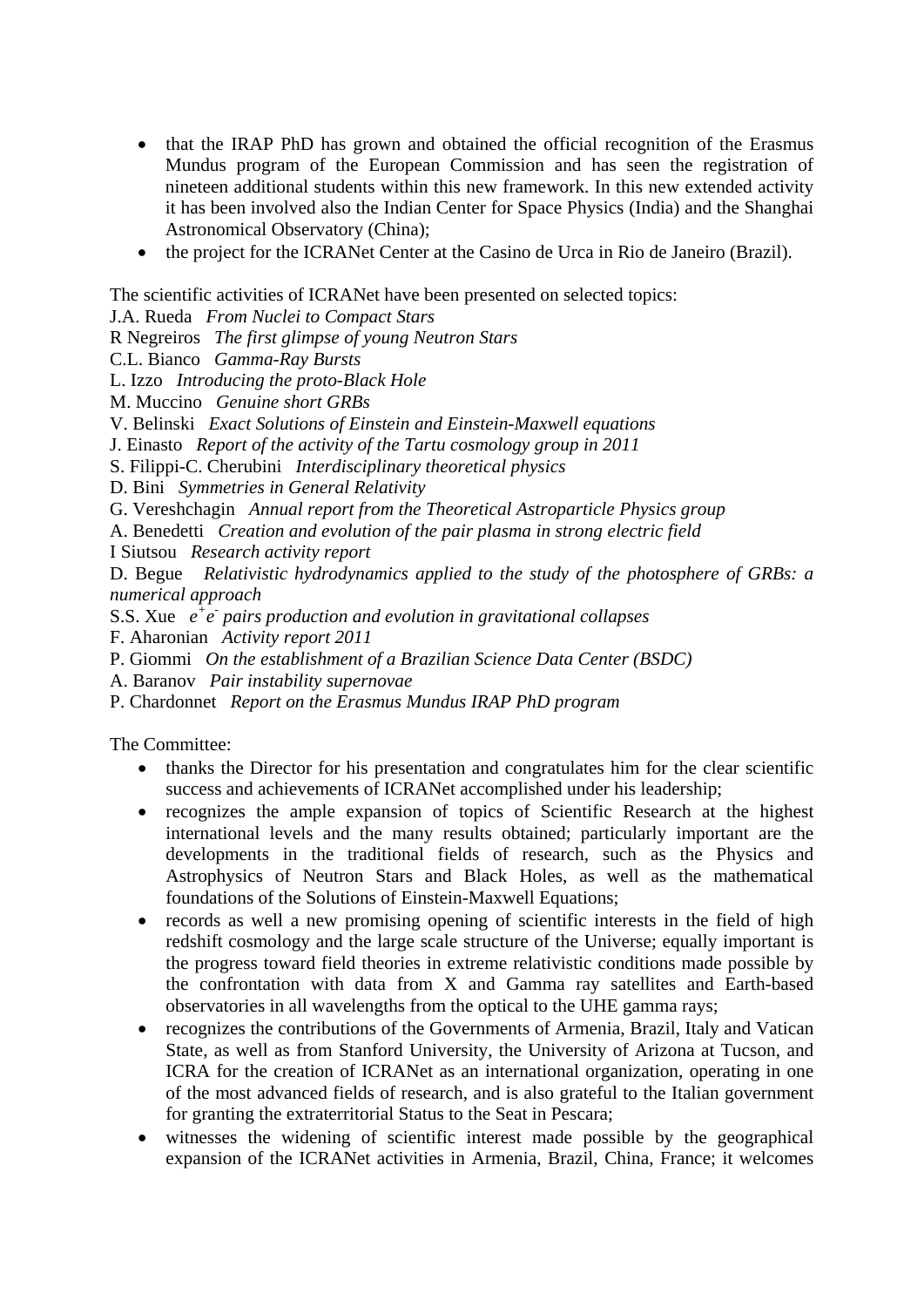the action by the Director to obtain funding, local premises and support of the local Authorities, which adds a substantial increase to the assets of ICRANet;

- recognizes the strategic value of the activities in Brazil with the development in the ICRANet Center in Rio of the BSDC (Brazilian Science Data Center), specially devoted to the acquisition, storage, classification and analysis of astrophysical data;
- welcomes as well the signature of the agreement with ITA and encourages the signature of an agreement with INPE (Instituto Nacional de Pesquisas Espaciais), especially in view of the Italian collaboration with Brazil for the development of astrophysical satellites like e.g. MIRAX;
- expresses gratitude for the project of installing the Brazilian ICRANet Center at the Casino de Urca and expresses the strongest support to the Ministery of Science in Brazil to realize such a project in the near future;
- is pleased about the full enforcement of the Seat agreement for the Pescara Center unanimously approved by the Italian Parliament, and recommends that similar actions will be made in order to obtain the same status in the territories hosting the other Seats of ICRANet, especially the ones in Rio de Janeiro and in Yerevan;
- asks the Director to address the attention of the Italian Foreign Minister on obtaining the Seat agreement for the Center in Villa Ratti in Nice; this should be possible through an action by the European Community; the entrance of France in ICRANet should be also considered with high priority in view of the many common scientific interests with ICRANet;
- underlines the activities in the organization of international meetings: especially remarkable has been the  $3<sup>rd</sup>$  Galileo-Xu GuangQi Meeting in Beijing (China) and the program of biannual meetings between Italy and Korea sponsored by the Italian Foreign Ministry, as well as all the many PhD schools organized in Italy and in France;
- recognizes the strong commitment of teaching at graduate-student level, promoted by ICRANet in establishing the IRAP PhD in connection with some of the leading Astrophysical and Physical research Institutions of Europe, directly related to the activities encouraged by ICRANet in Brazil, China and India. Particularly significant are the presence of AEI – Albert Einstein Institute – Potsdam (Germany), Berlin Free University (Germany), CBPF –Brazilian Centre for Physics Research (Brazil), Ferrara University (Italy), IHES – Institut des Hautes Études Scientifiques (France), Indian Centre for Space Physics (India), Nice University Sophia Antipolis (France), Observatory of the Côte d'Azur (France), "Sapienza" University of Rome (Italy), Savoie University (France), Shanghai Astronomical Observatory (China), Stockholm University (Sweden), Tartu Observatory (Estonia); it should be noted that such a PhD program is the only one in Physics and Astrophysics to receive the sponsorship of the Erasmus Mundus program of the European Commission and that it recruited up to now nineteen additional graduate students within such a framework;
- recognizes that, in order to keep pace with these scientific developments and with its scientific goals, as well as with the teaching to a vast number of IRAP PhD students all over the world, an expansion of the Faculty, visitors and research Members, both in Europe and in Brazil, is necessary and advises the Director to open new appointments;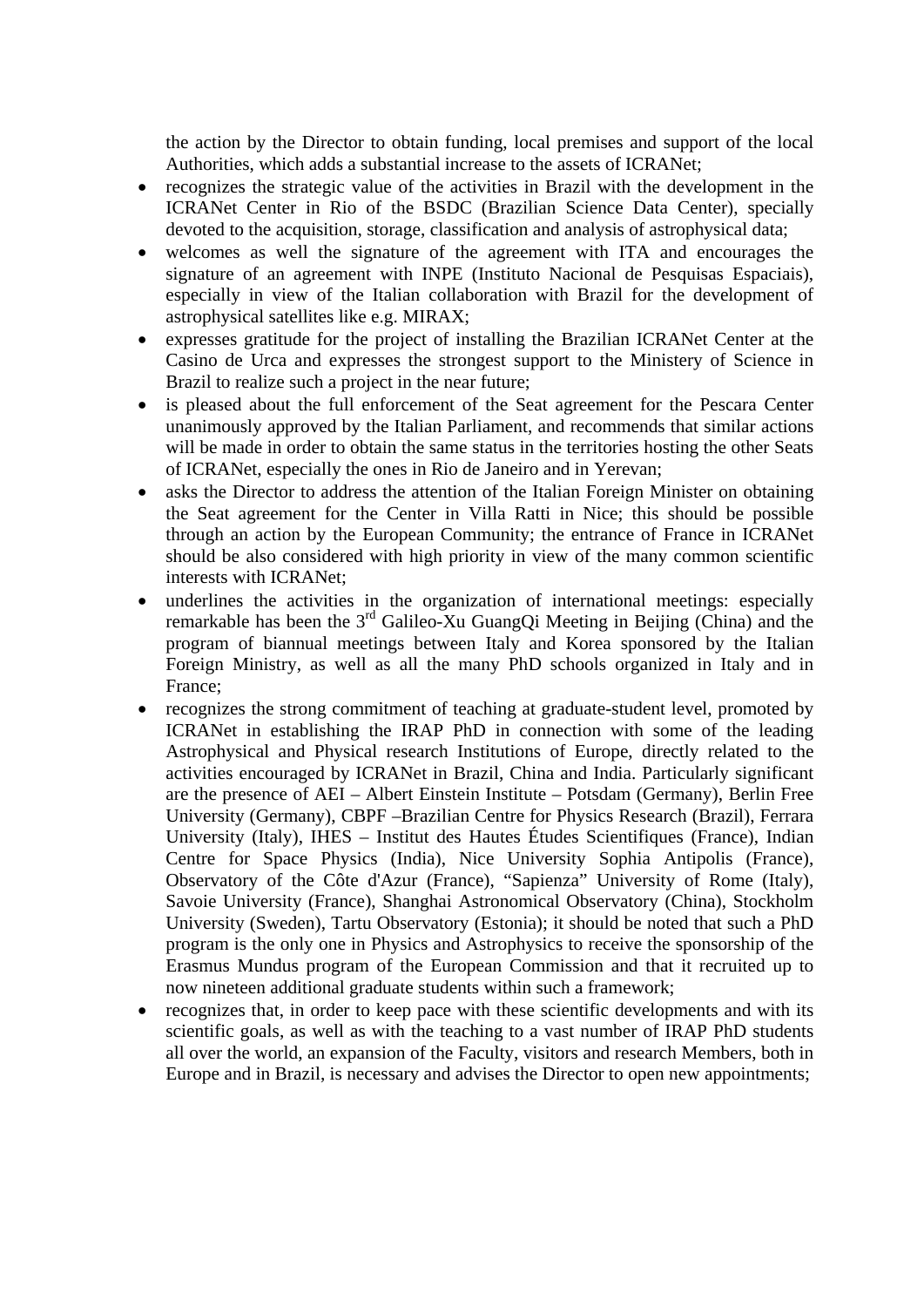The Director notes:

- − the contributions obtained in kind for the ICRANet Centers by the Municipalities of Pescara and Nice, by the CBPF in Rio de Janeiro, and by the Academy of Science of Armenia in Yerevan;
- − the support given by the Erasmus Mundus program of the European Commission to the IRAP PhD program;
- − the increase of international activities in Brazil, China, France;
- − the first contribution given by the Brazilian Government expected in 2011.

He further notes:

- − that the contribution of the Italian Government has been kept constant since the beginning of the ICRANet activities started in 2005, not taking into account any effect of inflation;
- − that the Board of ICRANet has unanimously reiterated a request for the increase of funding for the Italian contributions;
- − that the request by the Italian Foreign Minister to the Italian Government of an increase of 700,000.00 Euros for the years 2011 and following has not been granted in view of the current economical difficulties;

In view of all the above very significant developments and commitments toward international partners in teaching and research, he will:

- − have, with the representatives of Brazil in the ICRANet Board (Prof. Mario Novello) and in the Scientific Committee (Prof. João Braga), preparatory meetings in Brazil with representatives of the Ministries of Science and Technology, of Foreign Affairs, and of Planning, as well as with representatives of the scientific and technological community, in order to formulate their detailed proposal for the program of collaboration with Brazil, following the presentation in the current report, based on a contribution by Brazil for 1,566,000.00 Euros;
- − have preparatory meetings with the representatives of the Italian Ministries of Foreign Affairs, of Treasury, and of University and Research in order to convey the unanimous and urgent request by all Members to guarantee the continuation of the current scientific activities, in view of the fact that no residual funds are any longer available in ICRANet; this common action of all Members should lead to a request to be discussed in the next Board meeting in February 2012 for an increase of the Italian annual contribution of 1,000,000.00 Euros for the years 2012 and following; all this also in view of the above mentioned yearly financial contribution of the European Community for the Erasmus Mundus program and the many contributions in kind and in funds offered by all Members.

In conclusion given the strength of the Organization, the Committee is pleased to comment on their results with the intent of driving for excellence:

- $\lambda$  takes note of the great success of the ICRA/ICRANet group, led by its Director, in advancing in all the planned research topics and in accomplishing their goals,
- $\lambda$  acknowledges the contributions by the Minister of Research of Italy for the continuous support of ICRA and the Italian government for the law establishing ICRANet and recognizes the great significance of the actions and financial support of the Italian Foreign Minister.